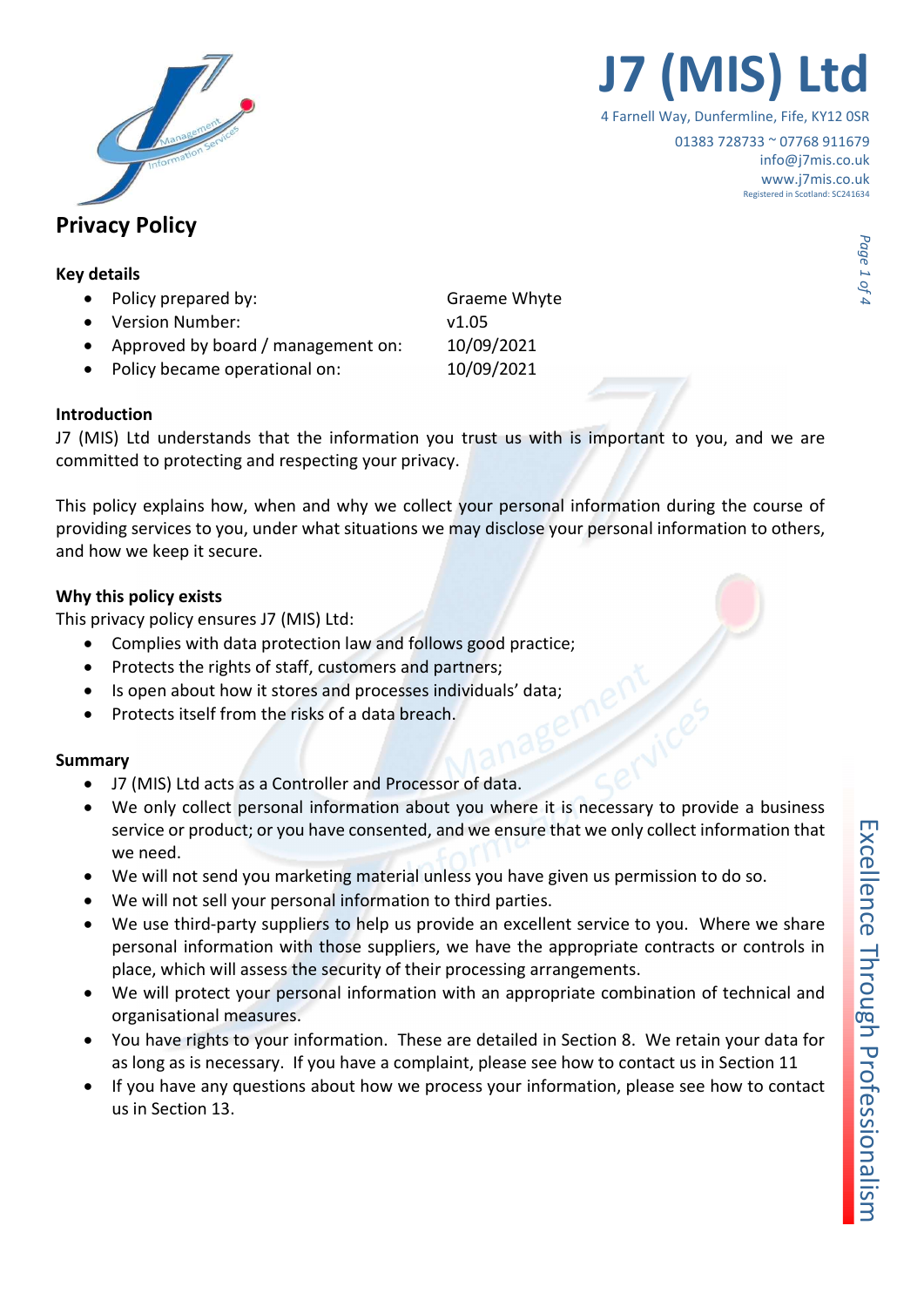

## 1. What Information do we collect about you?

We need information about you to offer our range of services or to supply products.

We need to collect information from you to do this and to offer you the right product for your circumstances. This can include personal information about you and other people involved in fulfilment of the business dealings with you.

## 2. Why we use the information about you

We collect your personal information for a few reasons: to provide you with a quote; administer your business dealings with us; improve the products and services we offer; and inform you of other products or services that may interest you.

To process your information, we mainly rely on the following legal bases:

Performance of a contract: The use of your information is necessary to perform the contract that you, or a business you work for, has with us.

Legitimate interests: We may use your information for our legitimate interests, such as to provide you with the most suitable services, products, website experience, emails or newsletters, or to improve and promote our products and services, along with administrative and legal purposes.

**Consent:** We may rely on your consent to use your personal information for certain products or services, and for direct marketing purposes. You may withdraw your consent at any time, please contact us using the details provided at the end of this policy.

## 3. Information that we share

We may have to share your information with third-party service providers, including partners, in certain circumstances.

## 4. Marketing

We may from time-to-time send you technical bulletins or security advisories with the aim of keeping you informed of the latest technologies and risks. We will do this as part of our contract with you to provide products or services. We will not engage in Marketing activities outwith this remit. If you do not want to receive technical bulletins or security advisories then you have the right to request them to stop.

## 5. Information security

We work hard to keep your data safe. We use an appropriate combination of technical and organisational measures to ensure, as far as reasonably possible, the confidentiality, integrity and availability of your information at all times. If you have a security-related concern, please contact us using the contact details at the end of this policy.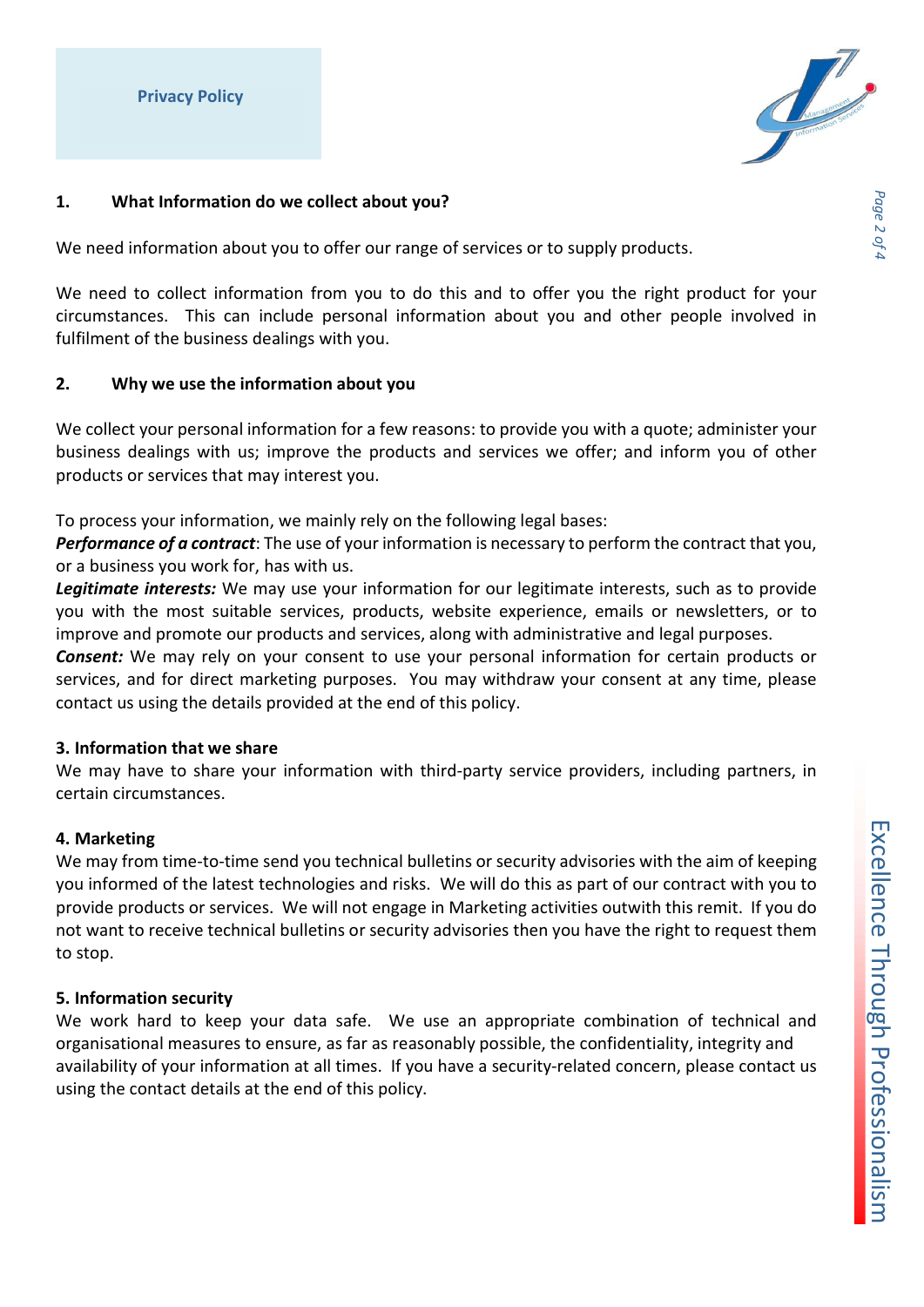

# 6. Transferring your information outside of the European Economic Area (EEA)

J7 (MIS) Ltd does not have a requirement to transfer your personal data to countries outside the European Economic Area (EEA). Where there is a legitimate requirement to do so, the this will only be done after receiving your explicit consent to do so and ensuring any country has similar data protection laws to the UK.

# 7. Information we collect through your use of our website

We may collect information using cookies and similar technologies, to produce anonymised Google Analytics data to improve the website experience.

# 8. Access to your information and correction

- You have the right to request a copy of the information we hold about you. We will provide you with this information within 1 month of receiving your request and verifying your identity unless such data is restricted by law. Verification will require the supply of appropriate evidence of your identity (for this purpose, we will usually accept a photocopy of your passport certified by a solicitor or bank plus an original copy of a utility bill showing your current address).
- You also have a right to contact us if you believe your personal information is incorrect, or if you believe we are no longer entitled to use your personal data.
- If you have any questions about how we use your personal information, please contact us using the details provided at the end of this policy.

# 9. Retaining your data

J7 (MIS) Ltd, and the information we collect about you, are subject to various regulatory and legislative requirements.

In addition, we will endeavour not to keep your personal information for longer than we should for us to fulfil our obligations to you. Where it is not possible for us to delete your data, we will ensure the appropriate security and organisational measures are put in place to protect the use of your data.

We will hold your personal data for differing periods of time depending upon the reason we have for processing it. These retention periods are set out below.

| Type of Record   | <b>Retention Period</b> |
|------------------|-------------------------|
| Client data file | Indefinitely            |

# 10. Clients' data

We will only collect such Personal Data that is necessary for us to perform our services and we ask our clients only to share such Personal Data as required for that purpose. Where we identify that a client has provided us with unnecessary Personal Data we will either return that information to its source or destroy it, taking into account our client's preference wherever possible.

Generally, we collect Personal Data from our clients or from third parties acting on the instructions of the relevant client. Examples of this collection include when: e.g.

- we are contacted about our services;
- a proposal is requested from us in respect of the services we provide;
- our clients engage us to provide our services and also during the provision of those services;